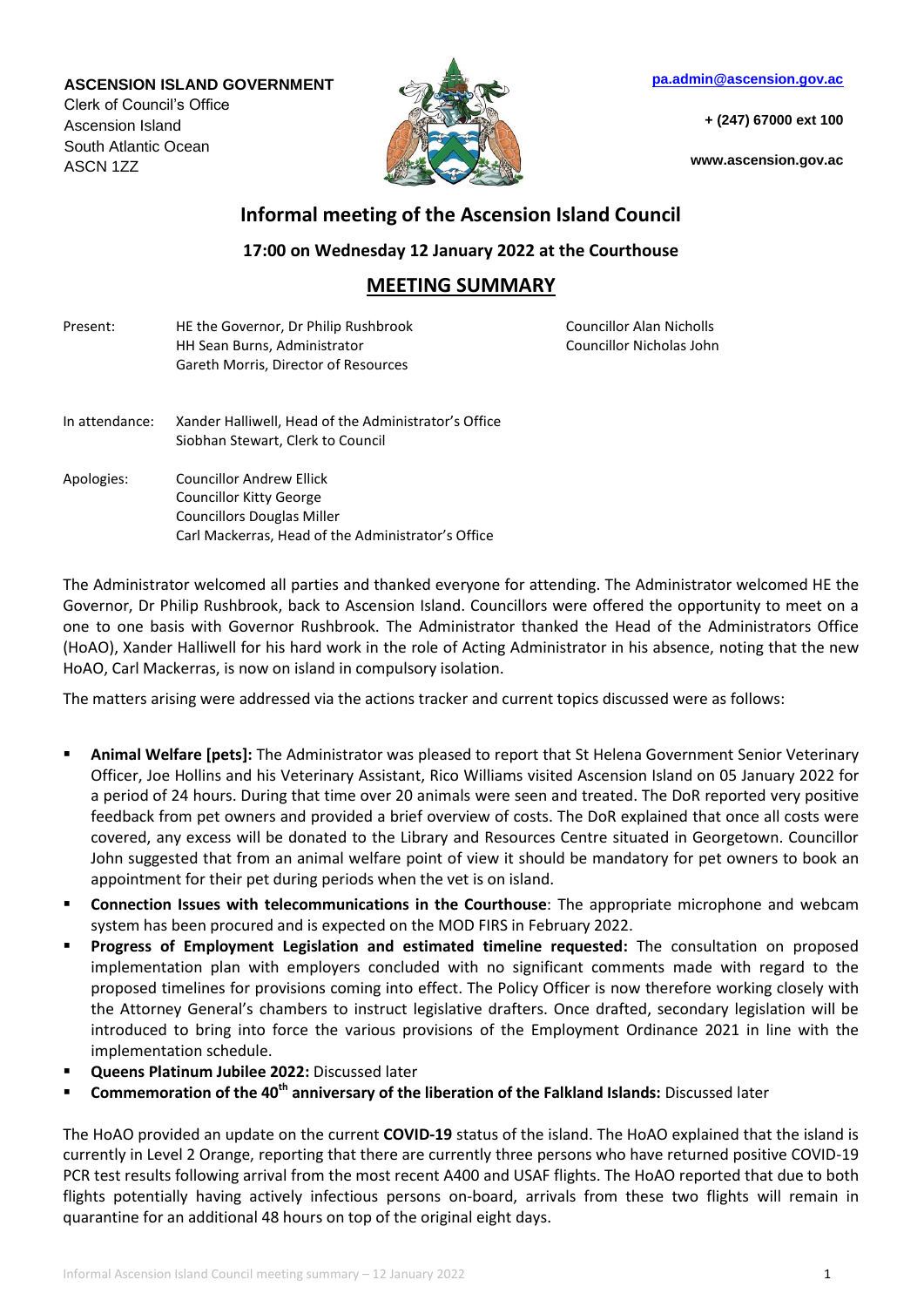The HoAO reported that 762 booster vaccines have been given to date. Discussion was had regarding the extremely low vaccine refusal rates. HE, the Governor emphasised the importance of not allowing any vaccine wastage. Further conversation was had regarding future vaccines for five to 11 year olds and theoretically being able to utilise the current vaccine stock rather than waiting on smaller packed doses. Councillor John requested an update on the 12-17 year old category vaccine roll out and whether a second dose would be offered. The HoAO explained that when authorised by the UKHSA 12-17 year olds would be offered a second dose after a suitable time after the last dose.

The HoAO gave an update on the **runway project** reporting that due to bad weather the MV Inthira Naree offloading is progressing slower than expected, with only 12 days download activity out of a possible 23 days to date. MV Inthira Naree is expected to remain in Clarence Bay until 08 February 2022, the same week the MOD FIRS is expected to arrive in Ascension. The HoAO reported that Sunday working has been authorised during the month of January until 06 February to allow for offloading to continue prior to the scheduled fuel pipeline maintenance starting on the 09 February to 04 March 2022. Despite requests being made and authorisation being given for offloading to continue during the festive period, this was not possible due to unfavourable sea conditions. The Administrator reported that following a meeting with Lt Col Adams and the Governor, feedback was positive on the projects continued progress. Further discussion was had regarding civilian aircraft payload considerations and night time landing. Councillor Nicholls requested an update on the project completion percentage, the HoAO explained that transition to work on the Western end of the runway is expected to take place in April, with the full length of the runway expected to be completed about 12 months later.

The DoR provided a brief update on the resumption of the Airlink flight, and the predicted schedule for Ascension, reporting that a formal schedule is expected shortly. Following this, additional flights will be requested during the summer and winter holidays. Councillor John reported that the BoSH have requested priority seating to facilitate them going paperless. The DoR acknowledged this request, however the January, February and beginning of March flights are all fully booked at present.

Councillor Nicholls provided Council with an update on his recent attendance at the **Joint Ministerial Council** (JMC) that took place on 16 and 17 November 2021 in London, as well as a UKOTA meeting held on 15 November 2021. Councillor Nicholls reported on the importance of meeting with fellow Overseas Territory (OT) representatives, Government Ministers and other officials to discuss shared concerns and celebrate the unique relationship. Councillor Nicholls thanked Policy, Projects and Communications Officer, Alasdair Bain, for his assistance before and during the JMC. Topics covered were Environment and Oceans, Economic Resilience, Security and Law Enforcement and Health, UK-OT's Relationship, Mental Health and Inclusivity. Councillor Nicholls provided a brief update on each of the topics that were covered and the interventions made. Councillor Nicholls explained that the planned intervention for mental health and protecting the vulnerable did not take place as the previous topic overran. Councillor John encouraged the sharing of information and best practices in relation to mental health and child welfare across all the OT's Councillor Nicholls also reported on a productive Bilateral meeting with The Rt Hon Amanda Milling, the Minister for the OT's.

Councillor Nicholls highlighted several matters worthy of note, such as Minister Milling's attendance throughout the duration of the JMC and the Duke of Cambridge's attendance where he met with the Ascension Island young person representative, Ms Terri Nicholls, who had recently completed her first class honours degree in Environmental Resource Management and now volunteers in the sustainable farming sector.

Further discussion was had regarding the AIG's financial reserves and how OTs should use their own funds in the first instance, however, the UK will continue to consider all requests for funds on a case by case basis. Further discussion was had regarding the building of a new hospital in Ascension. The Administrator explained that a five year expenditure plan is currently underway, which will be shared with Councillors when complete. The Administrator thanked Councillor Nicholls for attending what was a successful JMC and for his comprehensive report afterwards. Councillor John thanked both Councillor Nicholls and Alasdair Bain for their attendance and contribution.

## There was six items of **other business:**

i. **Jubilee Celebrations 02 – 04 June 2022:** HE the Governor was pleased to announce that he had recently made a proclamation that Friday, 03 June 2022 shall be observed as a Public Holiday to celebrate the Queen's Platinum Jubilee in St Helena and Ascension Island. HE the Governor highlighted the unique